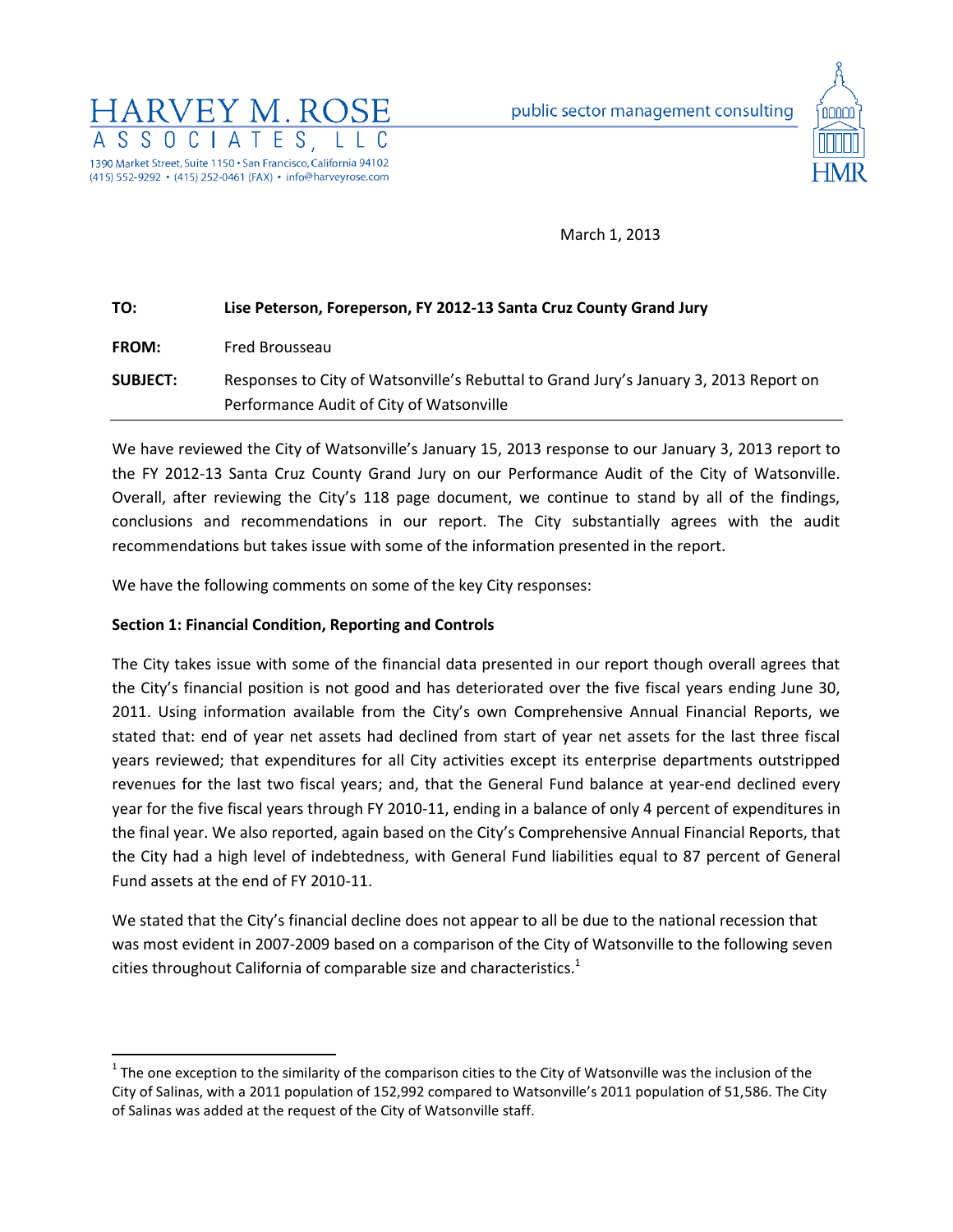Memo to Ms. Peterson March 1, 2013 Page 2

#### **Comparison Cities**

|                      | 2011       |  |
|----------------------|------------|--|
| City                 | Population |  |
| Cathedral City       | 52,381     |  |
| Colton               | 52,940     |  |
| Gilroy               | 49,482     |  |
| Hanford              | 54,284     |  |
| Porterville          | 55,023     |  |
| Salinas <sup>1</sup> | 152,994    |  |
| Santa Cruz           | 54,284     |  |

By six key measures, the City of Watsonville was in a worse financial position than the median for the comparison cities.

| <b>Measure</b>             | FY 2010-11<br><b>Median</b> | FY 2010-11<br>Watsonville |
|----------------------------|-----------------------------|---------------------------|
| General Fund (GF)          | \$13,843,789                | \$1,598,588               |
| Year-end Fund              |                             |                           |
| <b>Balance</b>             |                             |                           |
| <b>GF Year-end Cash</b>    | \$9,560,263                 | \$1,598,588               |
| Available                  |                             |                           |
| GF Cash Available as %     | 42.8%                       | 4.0%                      |
| Expenditures               |                             |                           |
| <b>GF Months Cash</b>      | 2.3                         | .48                       |
| Available @ Year-end       |                             |                           |
| Ratio: GF                  | 10.7%                       | 87.0%                     |
| Liabilities/Assets         |                             |                           |
| <b>GF Expenditures Per</b> | \$522                       | \$775                     |
| Capita                     |                             |                           |

#### **City of Watsonville vs. Seven Comparison Cities**

The City objected to these results primarily on two bases:

- 1. The comparison cities are not comparable.
- 2. The City of Watsonville had a one-time \$6.6 million expenditures in FY 2010-11 that makes their position look worse than in a normal year.

We do not agree that the cities are poor comparison cities. All of the cities except Salinas, which City of Watsonville management requested be included, are of comparable population, are on the fringes of, or outside, California's largest metropolitan areas and development in many of the cities has been replacing an agricultural base. Some, such as Santa Cruz and Gilroy, have much stronger economic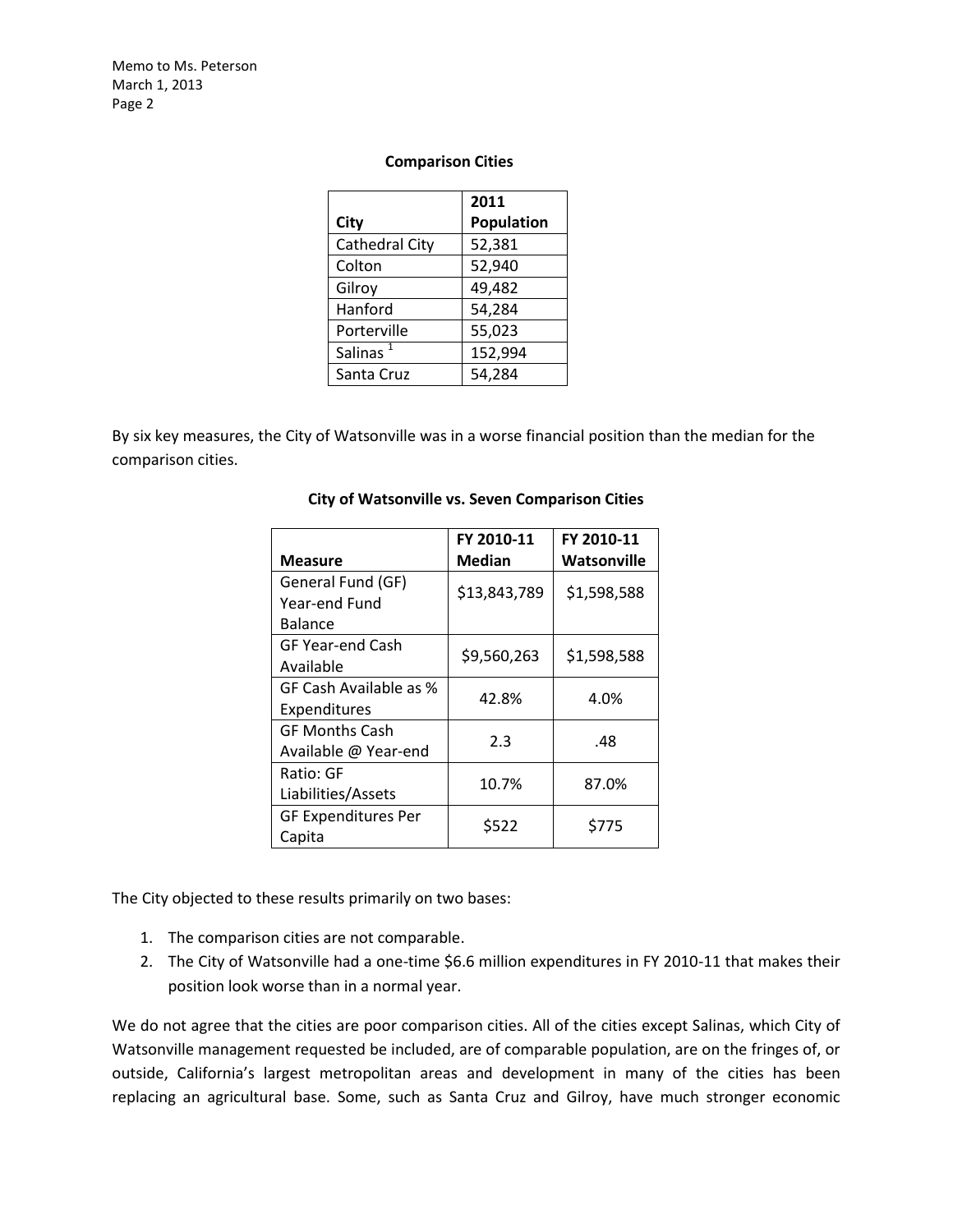Memo to Ms. Peterson March 1, 2013 Page 3

bases, while others such as Colton and Hanford, have less prosperous economies. Overall, we believe these cities represent a balanced cross-section of cities the size of Watsonville.

Regarding the City of Watsonville's one-time \$6.6 million expenditure in FY 2010-11, this was for a payment to CalPERS to pay off an obligation for retirement benefits for the City's sworn personnel. The payment was made using a loan from the City's pooled cash fund and represents a real, though onetime, expense in FY 2010-11. There is no reason to exclude it when assessing the City's financial position as it represents a real obligation incurred by the City for which its resources were used. It is particularly unwise to remove the expense when comparing to expenditures to other cities since all the data for all the cities came from each jurisdiction's audited Comprehensive Annual Financial Report (CAFR). Any of the other cities may also have had unusual one-time expenditures or revenues and, without reviewing the details of each city's situation, the comparison is only valid if each city's standardized financial reports is treated comparably since all jurisdictions classify their actual expenditures and revenues using the same methods.

Finally, while removing the \$6.6 million expenditure from the City's FY 2010-11 expenditures would improve the City's financial results somewhat for FY 2010-11, the City of Watsonville would still be in poor financial condition compared to the other cities and it would not change our overall conclusion or the five year trend shown in the report that the City's financial position worsened over the five year period ending June 30, 2011.

### **Section 2: Inter-fund Loans and Transfers**

The City contends that its cash position is not as bad as reported in the audit because much of their General Fund cash is transferred to other funds that have deficits for CAFR reporting purposes to comply with local government accounting practices. However, Watsonville's situation is not necessarily unique. The same accounting rules apply to all cities and the practice of making short-term loans from the general fund to other funds for CAFR purposes could well have been employed by one or more of the comparison cities as well and their reported general fund cash positions would thus also be affected by such transfers. Further, the short-term loans reported in the City of Watsonville's CAFR are noteworthy because they were needed to offset multiple years' worth of financial weaknesses in two of the receiving funds: the Parking Garage fund and the Airport fund, both of which had been incurring expenses in excess of their revenues for a number of years.

We reported a practice of making no-interest loans from the City's General Fund and other funds and concluded that this practice was harmful to the loaning fund and a poor business practice. The City contends that these no-interest loans were a policy choice by the City Council. The City is free to make such decisions but it still a poor business practice, particularly given the state of the City's General Fund. Further, no documents were produced by the City to show that the City Council was informed of the losses to the loaning funds that would be incurred when they made the decision to grant interest-free loans. For example, the \$4.4 million interest-free loan from the City's General Fund to the Redevelopment Agency to support downtown economic development resulted in a \$740,000 loss in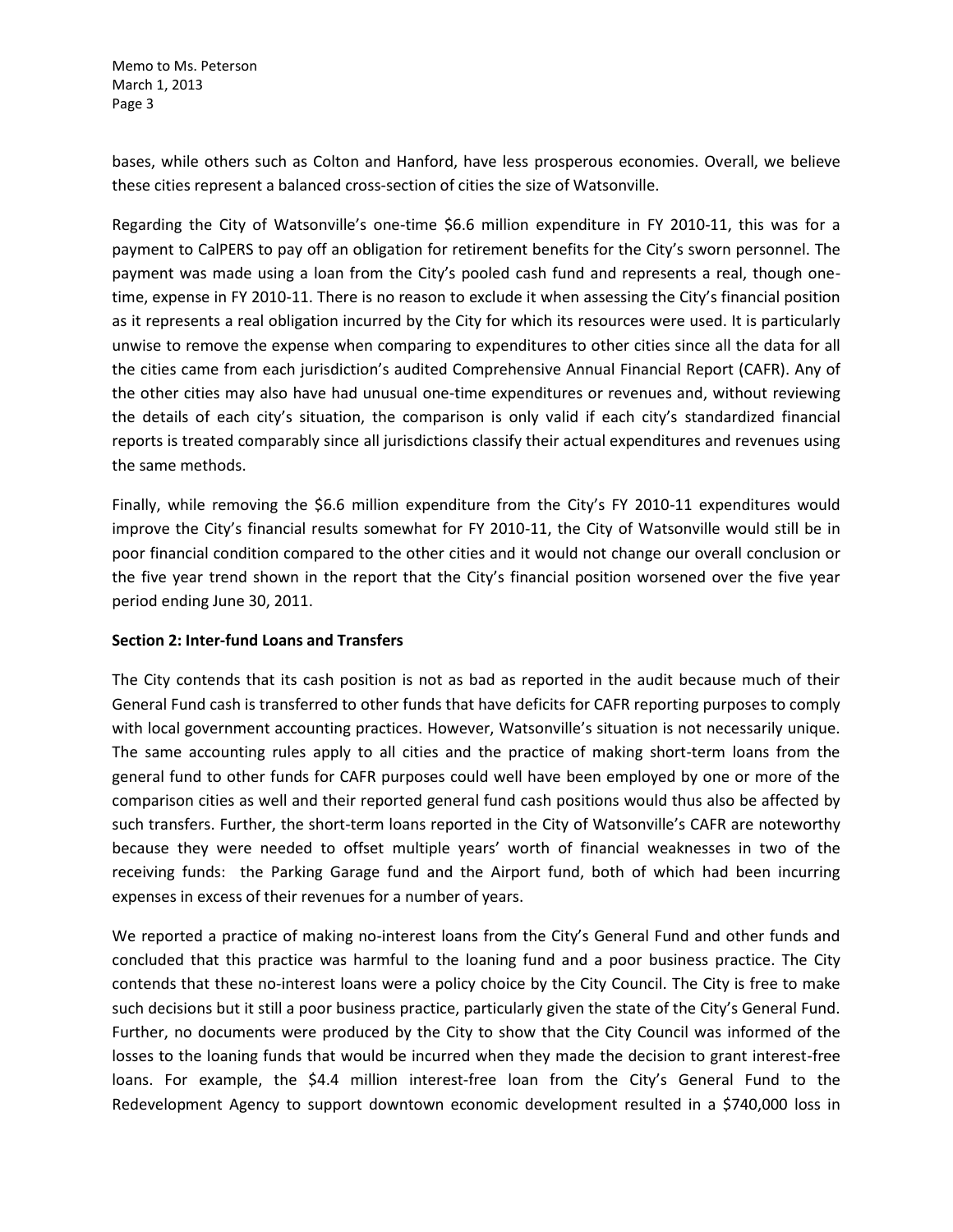Memo to Ms. Peterson March 1, 2013 Page 4

interest earnings to the General Fund. Similarly, the City's Impact Fee Funds provided a \$700,000 interest-free to the downtown redevelopment projects that resulted in an estimated loss of \$111,492 in interest earnings over the life of the loan. This loss was not reported to the City Council either.

## **Section 3: Budget and Expenditure Controls**

The City claims that its actual total General Fund expenditures did not exceed amounts approved by the City Council. Our comparison was to the City Council's originally approved budget at the beginning of FYs 2009-10 and 2010-11. The City contends that the City Manager made authorized intra-fund transfers during the year that allowed for changes to individual department budgets but kept total General Fund spending within the total appropriated by the City Council. We disagree.

The City Manager transferred nearly \$3 million in FY 2009-10 and \$1.3 million in FY 2010-11 from capital projects previously approved by the City Council for General Fund operations. Those transfers were not reported in either the operating or capital project budgets presented to the City Council. The last City Council expenditure approval for those funds was for capital projects that never occurred. Instead, the funds were transferred by the City Manager and used to cover General Fund operations without approval of this new use of the funds by the City Council. City policy calls for re-appropriation of capital project funds from year to year by the City Council for projects that span multiple years and for City Council approval of planned General Fund expenditures. Neither action occurred for these funds; therefore, we contend that final General Fund expenditures for those two years exceeded the General Fund expenditures authorized by the City Council.

### **Section 4: Capital Budget and Impact Fees**

The City claims its annual development impact fee reports are meeting all State requirements. We have reviewed the reports and we disagree. California Government Code Section 66006 requires that annual development impact fee reports contain the following information:

- 1. A brief description of the type of fee in the account or fund.
- 2. The amount of the fee.
- 3. The beginning and ending balance of the account or fund.
- 4. The amount of the fees collected and the interest earned.
- 5. An identification of each public improvement on which fees were expended and the amount of the expenditures on each improvement, including the total percentage of the cost of the public improvement that was funded with fees.
- 6. An identification of an approximate date by which the construction of the public improvement will commence if the local agency determines that sufficient funds have been collected to complete financing on an incomplete public improvement, as identified in paragraph (2) of subdivision (a) of Section 66001, and the public improvement remains incomplete.
- 7. A description of each interfund transfer or loan made from the account or fund, including the public improvement on which the transferred or loaned fees will be expended, and, in the case of an interfund